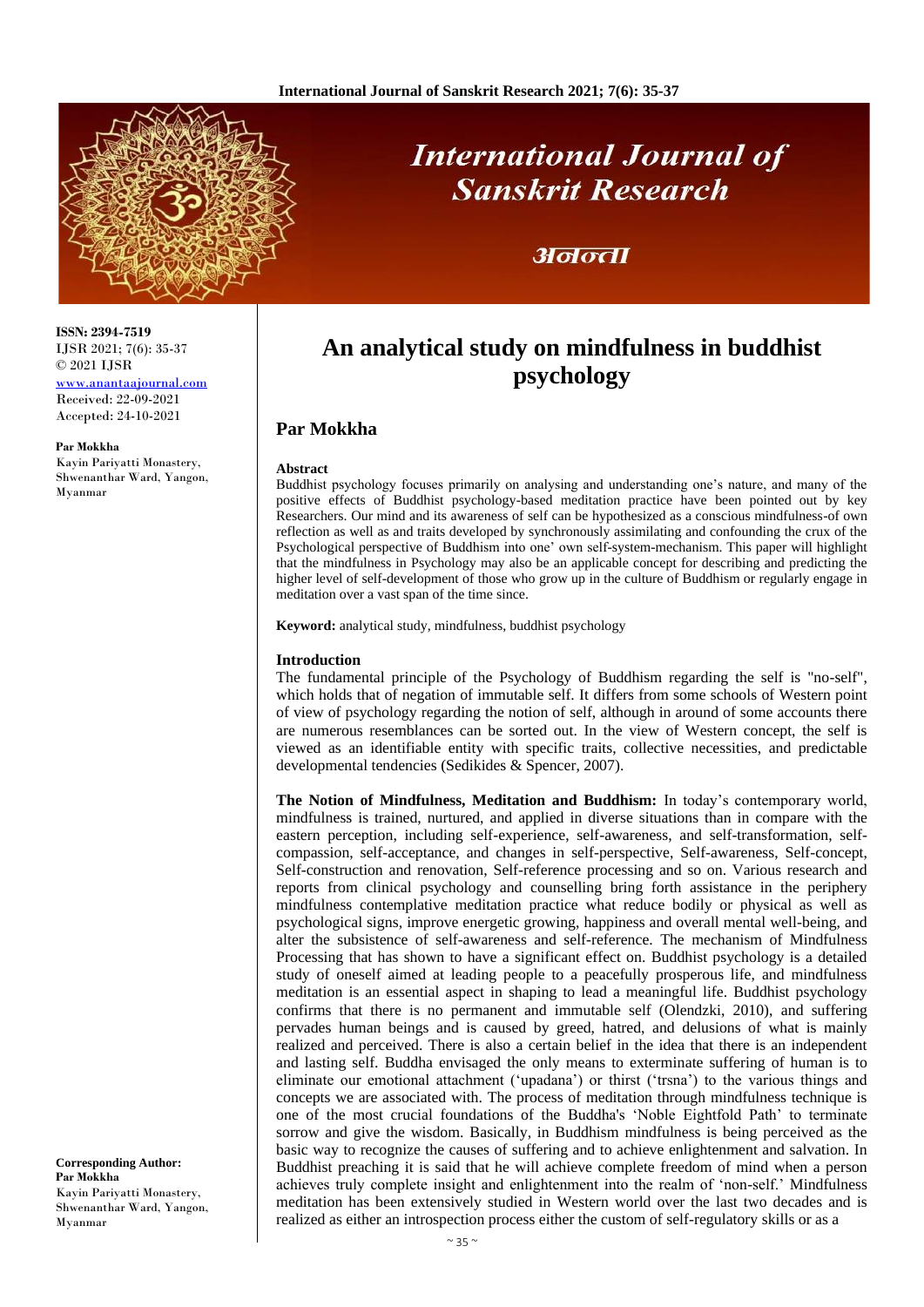nature or type of mental capability. There is confusion about the various definitions of understanding the mindfulness in regard of consciousness, attention, and posture but one very generalized explanation is that it is a specific kind of attention. It is a certain procedure of attaining the inward consciousness without judgment. Consciousness and openness and receptive attitude. As an essential means of mindfulness functioning, mindfulness meditation has the potential to be instilled unfathomable into oneself in the spirit of self-inquiry and self-understanding. An experience-oriented movement into the mind, and a wider area of consciousness that can make us aware of what we really are under the picture of the ego. This isolated mindfulness decreases an individual's insistence on the appreciation of the mental aspect associated with the human being as himself.

**Interactivity Between the Psychology of Mindfulness and Buddhism:** Most of the cases in modern psychology considers consciousness to be an emergent characteristic of in the brain, and attempts to understand consciousness by observing 's objective behaviours and changes in the brain. For Buddha, consciousness itself is the focus. Consciousness can be seen not only as a brain-dependent, but also as a directly recognizable continuum of interdependence. Consciousness can awaken to itself. Like modern psychology, Buddhism seeks out for deviations in awareness by measuring evident psychological characteristics, but through direct experience it also seeks changes in consciousness.

Coined by an English Pali scholar, the term "Mindfulness" first appeared in English in 1881. Mindfulness was translated from the language of Pali 'Sati'. This literally means "memory". Sati is an act of that reminds us of the current time. Keep in mind the present. The opposite is Sati of and oblivion. In modern psychology, there is no consensus on the operational definition of mindfulness, but most people consider it non-judgmental and merely a form of attention or cognition of (Baer, 2003). From a Buddhist point of view, the mindfulness of is more like an "existence", because at the moment of consciousness, - it contains 's memory, lack of oblivion, and 's judgment. Mindfulness can only occur here, and now at this moment. But we still remember carefully, so we can learn from our experience and build wisdom. Mindfulness also includes remembering to do something in the future. For example, remembering the persistence of what you are doing and the suitability and timeliness of what your deeds. Mental disorders such as high anxiety and several depressions are the aspects of human suffering and might be effectively addressed through psychological intervention. Mindfulness is a tool for this project. More than 2,000 years ago, Buddha taught in 'Satipatthana Sutta' that mindfulness is an important element in healing psychological imbalances. In the 21st century, the therapeutic potential of mindfulness was recognized and validated by modern psychologists and became a popular therapeutic tool in clinical psychology and Counsellors. Over the last two decades, dozens of different mindfulness-based programs, have emerged but some of the most popular approach is Mindfulness Based Stress Reduction (MBSR), Dialectical Behaviour Therapy (DBT) (DBT) , Acceptance and Commitment Therapy (ACT), and Mindfulness Based Cognitive Therapy (MBCT), . Hayes (2004) created these approaches as "third wave" or third generation therapies. Because, as he claimed, these are first from Behavioural Therapy (BT), then Cognitive Behavioural Therapy or CBT in modern clinical psychology. Several Studies imply Buddhist Psychology, explain some of the

psychological mechanisms found in these therapies, and explain the therapeutic properties of mindfulness. These contain:

- Meta-cognitive insight, i.e. thoughts are seen as ' just thoughts' and not facts to be believed;
- De-fusing the literal meaning of verbal constructions from actual-reality;
- Facilitating change with acceptance;
- Enhancing relaxation;
- Helping self-management and impulse control

Mindfulness takes the role for the Development Cognitive Changes at the core of Buddha's teachings are four realities that explain causal pairs: suffering and its causes, and release from its cause. These 'Ariya Saccani' are usually translated as 'noble truths.' The substantive cause-effect relationship can be seen in the 'four noble truths' and it might well be applied to explain from the aspect of mental disorder and psychological point of view in this following accordance:

- There are existing problems, retardation or disorders
- There is a causal connection in between the of result from these problems and their persistence.
- It is possible to eliminate these problems or reduce the severity at least.

Positive warm regard, relationships based on empathy and justice, and treatments that employ cognitive, behavioural, and emotional strategies will be effective.

The fourth reality is the "Noble "Eightfold Path" , which represents the Freedom Path. The eight elements of this path fall into three basic categories, all of which are interdependent. Mindfulness as a therapeutic factor from a Buddhist point of view is inseparable from that context. It was analyzed by Satipatthana Sutta from a point of view of four uses :

- 1. Contemplation of body including action, posture, sensation, breathing etc.
- 2. Emotional contemplation, Comfortably pleasurable nature, unpleasant
- 3. Includes "heart of mind" contemplation, mood, emotions, perception and state of mind.
- 4. Contemplation of 'Dharma' Phenomenon including emotional, mental and behavioural patterns. The therapeutic aspect and psychological counselling of Mindfulness features include:
	- Short pattern of habitual cyclic reaction mechanism,
	- Providing a broader perspective on the situation and develops insights and internal psyche that counteract the distorted view.
	- Acting as a mutual 'suppression and projection'
	- Working as cementing force to other healing qualities, such as typical investigation, serenity, concentration, joy, equanimity, compassion, and loving-kindness; protecting a person from mindless and unscrupulous activity.

#### **Conclusion**

Mindfulness is a powerful therapeutic tool. However, it is not possible to separate from wisdom and ethics as a single technology, as it is the only interdependent factor of many. It is possible to maintain and regard Four noble truth, Eightfold Path of Buddhism and follow the principles of evidence-based professional psychological practices. The essence of Buddhism from its roots which is laid on the Philosophy of